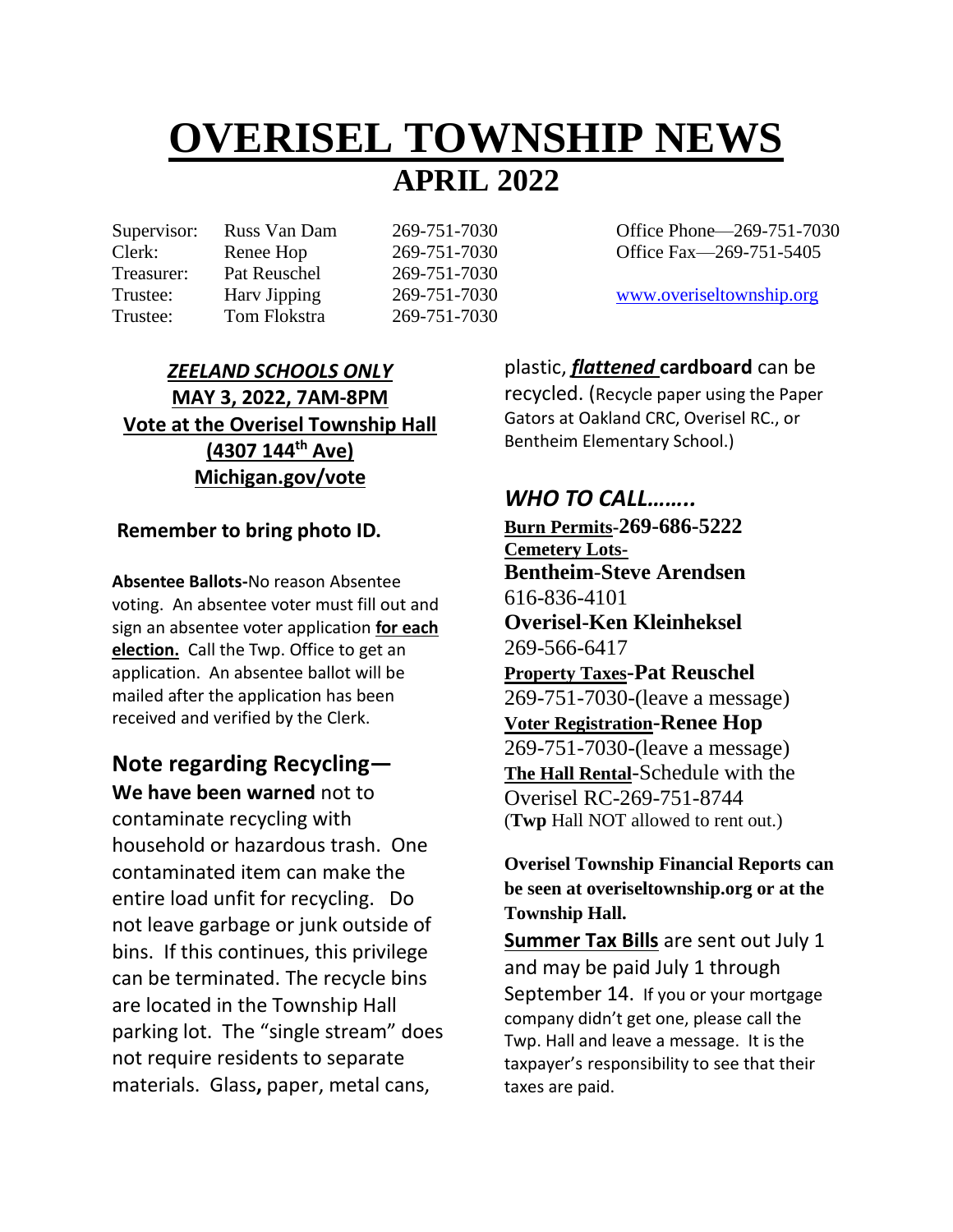#### **From Assessor-***Lisa Freeman*

Home sales were strong during 2021 resulting in an increase in values for the 2022 assessment year. Land values for all classes (Agriculture, Commercial, Industrial and Residential) increased as well. Building permits are required for new construction including decks, accessory buildings, and additions. Please apply for a demolition permit before you tear down a building. Farmers need to file a use permit for construction of barns. Contact PCI for permit information. 1-616-877- 2000.

Michigan requires assessors to perform a physical inspection of 20% of the township each year. I will be taking pictures from the road. If more information is required, I will send a letter requesting the missing information. Thank you for your cooperation. Field inspections help us determine the assessed value of your home by listing all the components and determining the amount of depreciation of those improvements. Sales studies also influence the value of property. Assessed value should represent 50% of fair market value.

 Taxable value is the value your tax bill is based on. Assessors cannot change taxable value unless there has been a transfer of ownership, new construction, or an addition of property that was not previously

listed. Taxable value, by law, may never be higher than assessed value.

 If you ever have questions about your property assessment, taxable value, or homestead exemption please call the township office. Lisa is in the office on most Tuesday afternoons.

**Permits** (Building, Electrical, Plumbing, Mechanical) are **required**  for **all** construction (new building, remodeling, furnaces, water heaters, etc.) **New homes** on **agricultural property** need a **Special Use Permit** from the Twp. Planning Comm. **All AG buildings need a Zoning Compliance Permit.** Permit applications and questions directed to Professional Code Inspections-616-877-2000

**Township Meetings- A monthly meeting is held at the Overisel Twp. Hall on the 2 nd Tuesday of each month at 7:30 PM. All are welcome!**

#### **2022 Road Projects**

**First Paving:** 37<sup>th</sup> (140<sup>th</sup> to 139<sup>th</sup>)  $141$ <sup>st</sup> (East of  $40$ <sup>th</sup> St) **Resurface:**  139th (38th East to 36th) 138<sup>th</sup> (West of  $40^{th}$  to  $38^{th}$ ) 43<sup>rd</sup> (Ottogan south to 142<sup>nd</sup>) **Crack seal** 36th Ottogan to 144th - (Share cost with Salem Township) **Culvert** on  $43^{rd}$  (N of  $142^{th}$ ) Road Mowing and Dust Control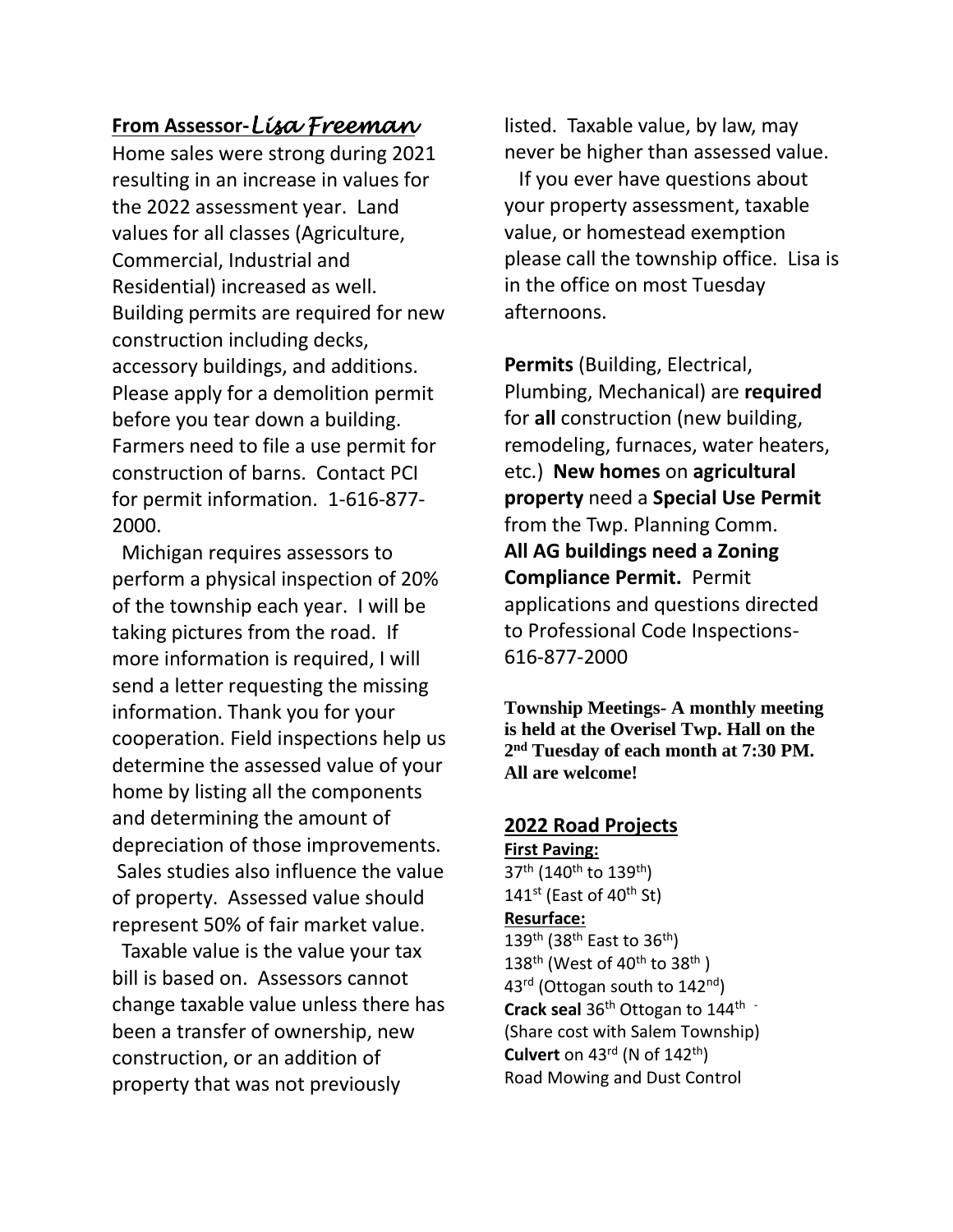## **FIRE DEPT NEWS**

#### **NEEDED/WANTED**

**Email:** 

The Overisel Fire Dept. is looking for people willing to join OFD. Applications are available at the Twp. Hall or by emailing the Fire Chief. **An INVITATION to anyone thinking of joining OFD—an OPEN HOUSE will be held from 6:30-8:00 on April 25 at the Overisel Fire Station. Come and look around and get your questions answered.** 

#### **Fire Chief Kooienga reports: For 2021: 19 Fire calls 94 EMS calls 16 Hazardous Conditions 15 Service calls 15 Cancelled en route 4 Severe Weather 163 Total calls**

**A special thanks to Eldon Schans** for his **28 years** of service on the Overisel Fire Department. He will be missed!

**Thank you** to **Ross and Lisa Brink** and **Scott Lezman** for their service.

The OFD **Welcomes Brandon Haverdink.**

**firechief@overiseltownship.org**

The Township is planning on *replacing* a pumper with the ARPA (American Rescue Plan Act) funds we receive from the Federal Gov't.

**Burn Permit Reminder**-The permit is only good for burning piles of brush, shrubs, and leaves (Any other materials that you wish to burn will require a special permit from the Fire Chief) The permit will be valid for the day that you call it in. You must have a water source nearby and attend the fire at all times. If the burn gets out of control, call 911.

**Illegal Burn fines** will be based on the time and material it takes to put out the fire.

**There are State regulations that must be obeyed for anyone using an "Open Burn" permit. [www.michigan.gov/openburning.](http://www.michigan.gov/openburning)**

**THANK YOU** TO **PAUL VAN ECK** WHO HAS SERVED OVERISEL TOWNSHIP FOR OVER 30 YEARS AS *CHAIRMAN* ON THE FOLLOWING BOARDS: PLANNING COMMISSION, APPEAL BOARD AND THE BOARD OF REVIEW! YOUR SERVICE TO THE TOWNSHIP IS APPRECIATED! HAPPY RETIREMENT!

#### **Deputy Joe Knapp reports 279 incidents in our township in 2021.**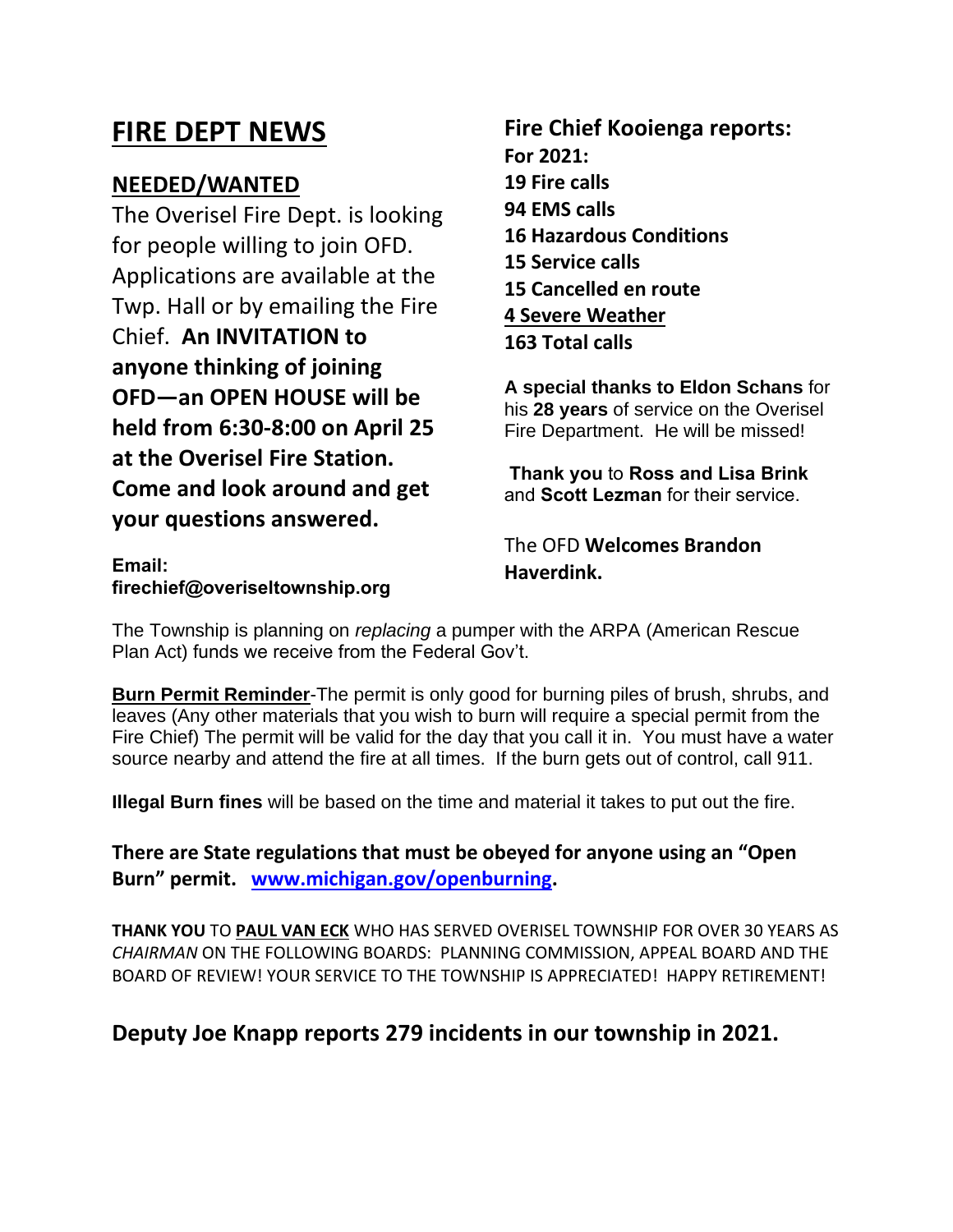**Junk Ordinance.** The Township is getting many complaints about properties that are in violation of this ordinance. **Vehicles need to be licensed and drivable to be parked on your property.** If they are not licensed or drivable they need to be inside a building or removed. We take pride in our Township being attractive and well-kept. This newsletter has information on how to dispose properly of things that need to be gotten rid of. Let's cleanup for health, safety and the negative effects it has on our properties.

#### **CEMETERY NOTES:**--

\*\*Spring clean-up has begun at both cemeteries. Green flower pots left last year will be setting next to the building.

\*\* Memory items left at grave sites need to be picked up in a timely manner or the cemetery caretakers will dispose of them.

Paper Gators accept newsprint, catalogs, magazines, junk mail, phone books, office/school paper, hard and soft cover books. (NO plastic, metal, trash, glass, cardboard, or paperboard grocery item boxes.) By supporting these area Paper Gators you are saving taxpayer money. The township—(i.e. you the taxpayer)—pays to recycle the paper in our Recycling Bins.

**Broadband Survey Opportunity-**The Allegan County Broadband Committee is asking for input from you. By May 1, a survey will be available at www.allegancounty.org/broadband. The survey will identify the underserved areas and try to get broadband to those areas. The page will also have links to available service providers and information on discount programs for residents. It is preferred to complete the survey online, but paper copies will be available at libraries, township halls and schools.

## **Where do my taxes go? Depending on your school district--**

| <b>Hamilton School District</b> |                           |                                |
|---------------------------------|---------------------------|--------------------------------|
| 5.14                            | <b>Zeeland School</b>     | 5.25                           |
| 5.20                            | State Ed. Tax             | 5.18                           |
| Ottawa Area Int Sch \$.21       | Ottawa Area Int Sch \$.18 |                                |
| 5.21                            | <b>Allegan County</b>     | 5.18                           |
| 5.24                            | <b>Overisel Township</b>  | 5.21                           |
|                                 |                           | <b>Zeeland School District</b> |

#### **Every dollar collected for Overisel Twp break down:**

| Roads     | \$.73 |
|-----------|-------|
| Fire      | 5.14  |
| Deputy    | 5.03  |
| Operating | 5.10  |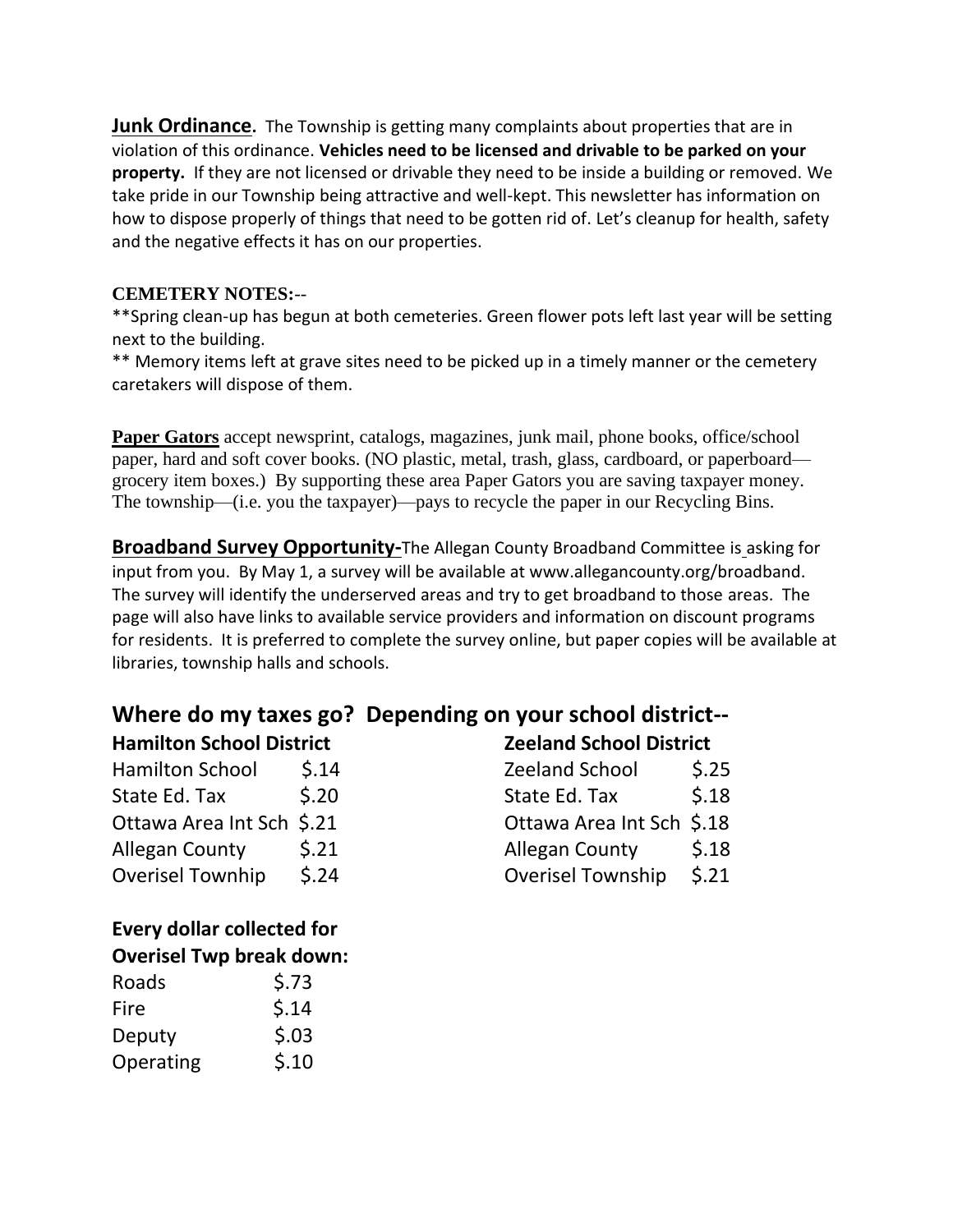# **NOTE THIS CHANGE! THE OPEN HOURS OF THE** *TRANSFER STATION* **STARTING MAY 7, 2022, WILL BE FROM 8:00AM TO**

**1:00PM.** IT IS OPEN ON THE FIRST AND THIRD SATURDAYS OF EACH MONTH. (CLOSED HOLIDAYS, JANUARY & FEBRUARY) (THE TRANSFER STATION IS ¼ MILE NORTH OF SANDYVIEW SCHOOL ON 46<sup>TH</sup> ST.) RESIDENTS MUST PURCHASE A \$20.00 "CARD" WITH 10 "PUNCHES". THE CHARGES ARE BASED ON VOLUME TO BE DUMPED. WE CANNOT ACCEPT YARD WASTE, ASPHALT SHINGLES, MAJOR APPLIANCES, TIRES OR OIL BASE PAINTS.

### **FUTURE ELECTION DATES: AUGUST 2-PRIMARY**

\*\*To choose which party's candidates will run in Federal, State and Local races. \*\*2 mil **renewal** for Road Construction

#### **NOVEMBER 8-GENERAL**

**\*\***To choose who will hold office at the Federal, State and Local levels

**Overisel Township A 4307 144th Ave. Holland, MI 49423**